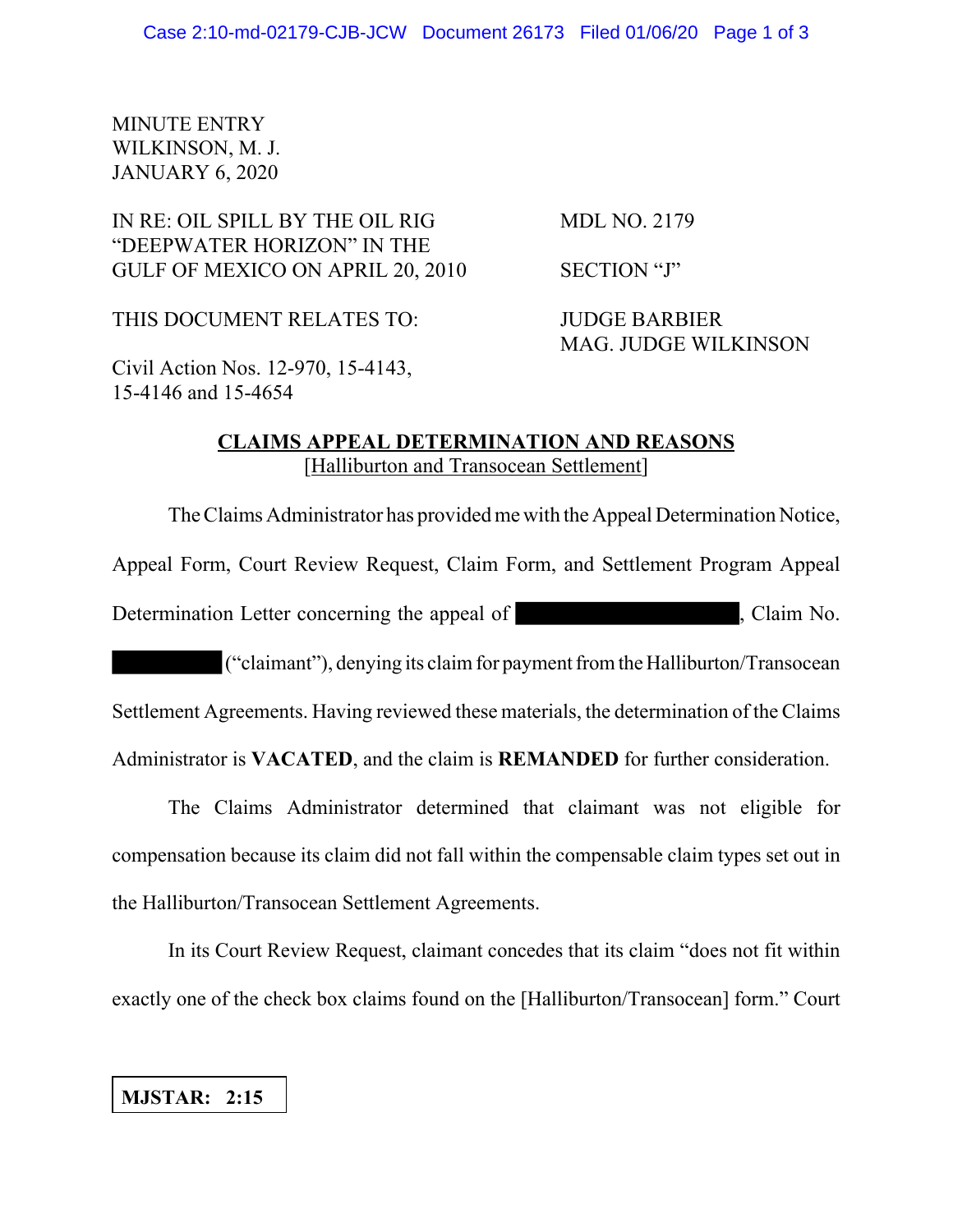Review Request for **Review Request for** the state of the state of the state of the state of the state of the state of the state of the state of the state of the state of the state of the state of the state of the state of kind of direct physical injury upon which recovery may be based under the doctrine of Robins Dry Dock & Repair Co. v. Flint, 275 U.S. 303 (1927), and its progeny, which the Fifth Circuit has interpreted as barring recovery for purely economic loss claims, absent a showing of physical injury to a proprietary interest, in maritime negligence cases. Id.; State of La. ex rel. Guste v. M/V TESTBANK, 752 F.2d 1019, 1020 (5th Cir. 1985) (en banc); In re Bertucci Contracting Co., 712 F.3d 245, 246 (5th Cir. 2013). "The Fifth Circuit has stated that 'the requirements for proprietary interest are actual possession or control, responsibility for repair and responsibility for maintenance.'" In re Oil Spill by Oil Rig Deepwater Horizon in Gulf of Mexico, 970 F. Supp. 2d 524, 528 (E.D. La. 2013) (Barbier, J.), aff'd sub nom., In re Deepwater Horizon, 784 F.3d 1019 (5th Cir. 2015) (citing IMTT–Gretna v. Robert E. Lee SS, 993 F.2d 1193, 1195 (5th Cir.1993) (citing Texas E. Transmission Corp. v. McMoRan Offshore Exploration Co., 877 F.2d 1214, 1225 (5th Cir.1989))).

Claimant states in its Court Review Request that at the time of the oil spill it had "a lease from the Florida Department of Agriculture to harvest living rock from the floor of the Gulf of Mexico. The lease began in 2003 and was a ten year lease." Court Review Request. Claimant attaches to its Court Review Request the subject lease, which provides for a lease of

[a] parcel of sovereignty, submerged lands lying in Township Range , approximately () miles offshore of the city of , in the Gulf of Mexico, containing acres of sovereignty